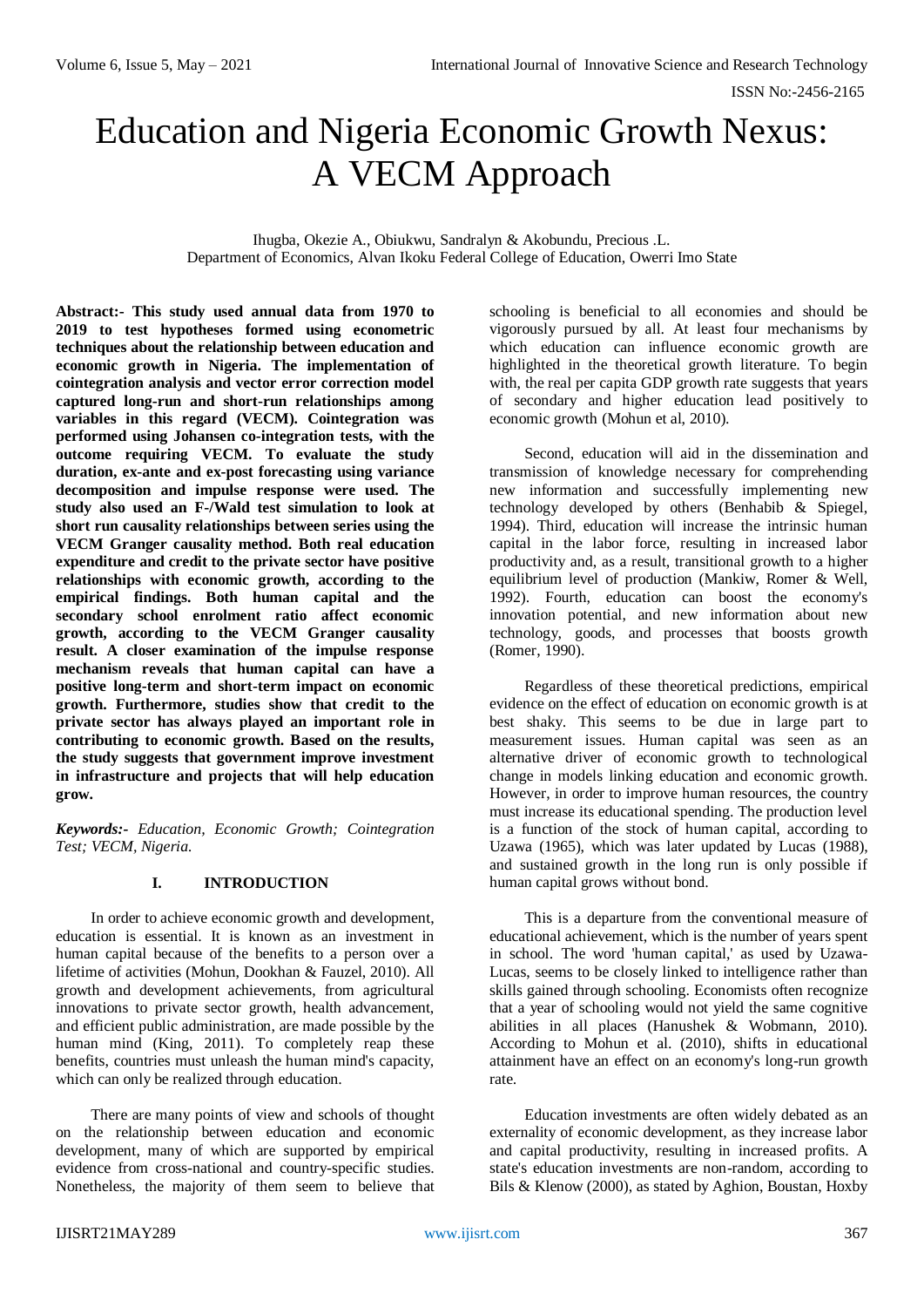& Vandenbussche (2009). States that are wealthier, have a higher rate of growth, or have stronger institutions are more likely to increase their education spending. As a result, there's a good chance that associations between education spending and economic growth are due to reverse causality. Long-term growth effects are also important, as the more trained the population is, the more it is able to adopt technical innovations.

The purpose of this paper is to assess Nigeria's economic growth in relation to education from 1970 to 2019, as well as to contribute to the current literature by bringing new information on the relationship between education and economic growth, and to see whether enrolment sheds some light on the argument that education plays a central role in growth. Is it possible to give the potential position of the total number of years spent in secondary school a solid economic foundation? Does government spending on education, as it is commonly described and known, capture the growth effects of education? The rest of the paper is laid out as follows. A brief overview of the literature is presented in Section 2. The methodology used to explain the relationship between education and economic growth is described in Section 3. The findings are presented in Section 4 of the study. In section 5, we wrap up and make recommendations.

# **II. LITERATURE REVIEW**

According to Pritchett (2001), the growth of least developed economies has been slowed by weak institutions and bad policies that steer skilled labor into relatively unproductive activities, thereby undermining the statistical relationship between education and growth in samples that involve less-developed economies. In their research, Krueger and Lindahl (2001) found that panel data exacerbates the issue of unobserved heterogeneity in educational quality. They demonstrate that increasing the stock of schooling improves short-run economic growth when data quality is taken into account.

Direct measures of labor-force quality derived from international mathematics and science test scores are strongly linked to development, according to Hanushek and Kimko (2000). Lin (2003) investigated the connection between economic development, education, and technological advancement. All of the variables are linked and positively correlated, as he has shown. Lin (2004) investigated the relationship between economic growth and higher education, which he discovered to be also positively correlated.

The relationship between education and economic growth was examined by Mankiw et al (1992) and Barro (1991). They looked at differences in school enrolment rates using a single cross-section in both developed and developing countries. Both studies found that education has a substantial positive effect on real GDP growth rates. Barro & Sala-i-Martin (1995) looked into the effects of government educational spending. Their results revealed a significant positive effect.

Their regressions estimate that the annual rate of return on public education is on the order of 20%, using instrumental variable methods to control for simultaneous causation. Self & Grabowski (2004) demonstrated that primary and secondary education are not only closely linked to the country's economic development, but also have a significant effect on it. Their research also discovered that all stages of education are interconnected. Nonetheless, the results revealed disparities in the effects of primary, secondary, and tertiary education on economic development, with tertiary education not appearing to have a causal effect. In their research on the causal relationship between Nigerian government budget allocation to the education sector and economic development, Ejiogu, Ihugba & Nwosu (2013) discovered a positive relationship between education expenditure and GDP, while gross fixed capital formation was negatively linked to GDP. Odior (2011) claims that a number of empirical studies have established a connection between government education spending and economic development.

These studies back up the growth links that result from government spending on growth. Permani (2009) concluded in his thesis on East Asian development strategy that this area places a greater focus on education. In East Asia, his research discovered a positive relationship between education and economic development. Meanwhile, education and economic growth have a bidirectional causal relationship. Pradhan (2009) backed up this conclusion, demonstrating that schooling has a high economic value and should be considered a national asset. He proposed that this capital be invested, and that his nation, India, should capitalize on human capital growth in addition to physical capital development.

# **III. METHODOLOGY**

# **3.1Data Source**

The study relied on secondary data, the majority of which came from the World Bank. The study's scope spans the years 1970 to 2019. For time series processing, all data will be converted to a log-log equation. As a result, the coefficient can be thought of as an elasticity. Table 1 lists the variables as well as their sources.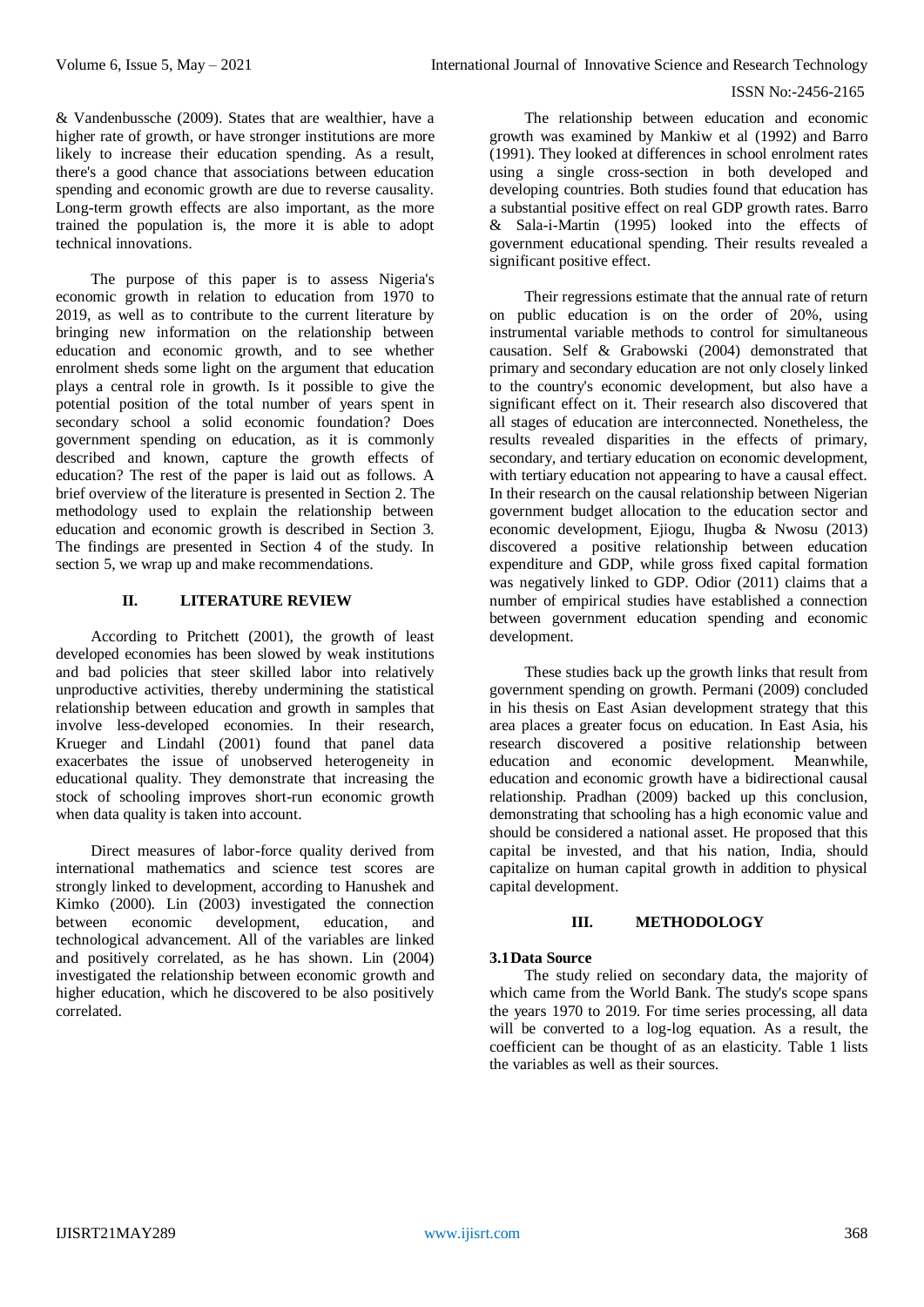| S/No             | <b>Variables</b>                                        | <b>Measurement</b>                                                                                                                                                                                                                                                       | <b>Sources of Data</b>               |
|------------------|---------------------------------------------------------|--------------------------------------------------------------------------------------------------------------------------------------------------------------------------------------------------------------------------------------------------------------------------|--------------------------------------|
| 1.               | Economic growth (GDPPC)                                 | GDP per capita (constant 2010 US \$), it is<br>a proxy for the level of economic growth.                                                                                                                                                                                 | https://data.worldbank.org/indicator |
| 2.               | Gross domestic<br>investment(GDI)                       | This refers to government expenditure on<br>machinery, plant, equipment purchases and<br>land improvements (fences, drains, ditches,<br>and so on). It also includes the construction<br>of railways, roads, private residential<br>dwellings, and industrial buildings. | https://data.worldbank.org/indicator |
| 3.               | Human capital (HCAP)                                    | Average years of secondary schooling,<br>representing the numbers of years in school                                                                                                                                                                                     | https://data.worldbank.org/indicator |
| $\overline{4}$ . | Total real education<br>expenditure (REDXP)             | Total government education expenditure<br>(capital, current and transfers). It requires<br>spending that is financed by foreign<br>transfers to the government. Local, state,<br>and federal governments are all included in<br>total government spending (in billions). | https://data.worldbank.org           |
| 5.               | Secondary school enrolment<br>ratio (SSER)              | The ratio of children of the official<br>secondary school age who are enrolled in<br>secondary school to the total population of<br>the official secondary school age.                                                                                                   | https://data.worldbank.org/indicator |
| 6.               | Credit to the private sector as a<br>ratio of GDP (CPS) | It refers to financial services given to the<br>private sector by financial companies in the<br>form of loans, trade credits, non-equity<br>debt purchases, and other accounts<br>receivable, all of which create a claim for<br>repayment.                              | https://data.worldbank.org/indicator |

**Table 1: Measurement of Variables and Data Sources**

Source: Compilation of Researchers, 2021

# **3.2 Model Specification**

In any economy, the amount of economic output is thought to be determined by factors of production. This can be described as follows:  $Y = f(A, K, L)$ 

Where  $K$  represents the amount of capital (Gross domestic investment) and *L* represents the amount of labor, and Y is proxied by Real GDP per capita to reflect economic growth (secondary school enrolment ratio). We consider a Cobb-Douglas type of production (although restrictive) based on the work of Rivera-Batiz (2004) and NZue (2011), as stated by Ajide (2014) which is specified as follows;  $Y = AL^{\alpha} K^{\beta}$ 

Where  $K$  and  $L$  have been defined previously, and *A* is a parameter that captures the effects of other production factors. *A* is a measure of Total Factor Productivity (TFP) in technical terms, but it is through it that the analysis hopes to capture the effects of total education spending and private sector credit on economic development. Changes in  $A$  are thought to capture technical changes in the past (Solow, 1956). However, it's possible

that these aren't entirely due to technological advancements. Other factors such as war, natural disasters, and economic changes can also have an impact across *A* channels. As a result, we define an explicit model with some additional control variables, and thus we have:

# $GDPPC = f(GDI, REDXP, HCAP, SSER, CPS)$

 $f_1 > 0$ ,  $f_2 > 0$ ,  $f_3 > 0$ ,  $f_4 > 0$ ,  $f_5 > 0$ ;

GDPPC = Real GDP per capita; This means that all the identified variables have positive relationship with economic growth. Where:  $G\overline{D}I$  = Gross domestic investment;  $REDXP = Real education expenditure;$  $HCAP = Human capital$ , proxied by number of years spent in secondary school; SSER= Senior secondary enrolment ratio;  $CPS = C$  redit to the private sector:

Equation 3 can be written in the econometric model and in their respective natural log form as thus;

$$
LGDPPC_t = \beta_0 + \beta_1 LGDI_t + \beta_2 LREDXP_t + \beta_3 LHCAP_t + \beta_4 LSSER_t + \beta_5 LCPS_t + \varepsilon \tag{4}
$$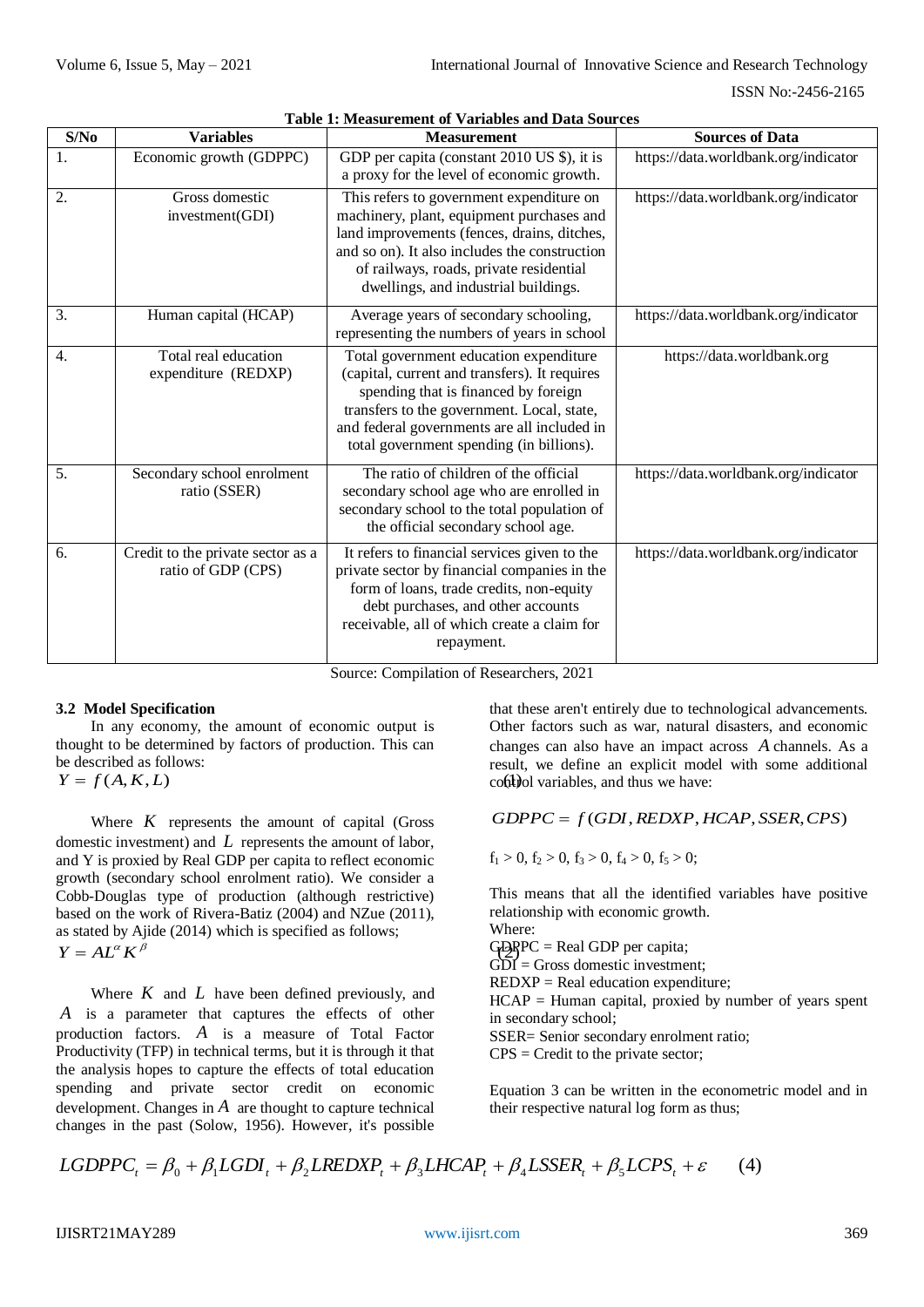In the production function, LGDPPC is the natural log of Real GDP per capita; LGDI is the natural log of gross domestic investment; LREDXP is the natural log of real education expenditure; LHCAP is the natural log of human capital, proxied by number of years spent in secondary school; LSSER is the natural log of senior secondary enrolment ratio; LCPS is natural log of credit to the private sector; L is natural logarithm;  $\beta_0$  is the intercept or autonomous parameter estimate;  $\beta_1....\beta_5$  is the Parameter estimate associated with the determinants of economic growth in Nigeria and  $\mathcal{E}_t$  is the stochastic error term.

The estimation method is divided into five steps: first, unit root test; second, lag selection; third, cointegration test;

fourth, estimation of the error correction model; fifth, Granger Causality; and sixth, VAR stability model. The following hypotheses are used to assess the causality and cointegration of GDPPC and LGDI, LREDXP, LHCAP, LSSER, and LCPS. I Whether GDPPC and the independent variables have a short-run relationship in Nigeria; (ii) Whether GDPPC and LGDI, LREDXP, LHCAP, LSSER, and LCPS have a long-run relationship in Nigeria.

# **IV. DATA PRESENTATION AND ANALYSIS**

The analysis will be divided into two namely; descriptive statistics and empirical analysis.

# **4.1Descriptive Statistics**

|                 |               |             | Twore $\blacksquare$ , is coveright to be constituted beaming that the $\blacksquare$ |              |             |              |
|-----------------|---------------|-------------|---------------------------------------------------------------------------------------|--------------|-------------|--------------|
|                 | <b>LGDPPC</b> | <b>LGDI</b> | <b>LREDXP</b>                                                                         | <b>LHCAP</b> | <b>LCPS</b> | <b>LSSER</b> |
| Mean            | 4.19          | 27.37       | 3.68                                                                                  | 6.32         | 2.12        | 3.10         |
| Median          | 4.34          | 27.55       | 3.97                                                                                  | 6.00         | 2.09        | 3.30         |
| Maximum         | 5.82          | 30.50       | 5.67                                                                                  | 7.00         | 2.98        | 4.00         |
| Minimum         | 2.20          | 23.50       | 0.60                                                                                  | 6.00         | 1.55        | 1.50         |
| Std. Dev.       | 1.20          | 2.27        | 1.54                                                                                  | 0.47         | 0.36        | 0.71         |
| <b>Skewness</b> | $-0.15$       | $-0.08$     | $-0.28$                                                                               | 0.77         | 0.45        | $-1.06$      |
| Kurtosis        | 1.62          | 1.56        | 1.77                                                                                  | 1.60         | 2.44        | 2.95         |
| Jarque-Bera     | 4.17          | 4.39        | 3.80                                                                                  | 9.07         | 2.31        | 9.45         |
| Probability     | 0.12          | 0.11        | 0.15                                                                                  | 0.01         | 0.32        | 0.01         |
| Sum             | 209.39        | 1368.40     | 183.97                                                                                | 316.00       | 106.09      | 154.90       |

**Table 2. Descriptive Statistics Summary (1970-2019).**

Source: Authors computation using Eviews 9, 2021.

Table 2 provides a summary of descriptive statistics, including sample means, medians, maximums, minimums, standard deviations, skewness, kurtosis, and p-values for the Jarque-Bera tests. All of the statistics, for example, normality in the form of platykurtic, display the features common to most time series. However, there are a few notable variations between the variables. To begin, the unconditional average of gross domestic investment is 27.37 percent, while the unconditional average of credit to the private sector is 2.12 percent. The standard deviation indicates how volatile the variables are. It shows the rate at which each variable deviates from its mean. According to the table above, gross domestic investment is the most volatile at 2.27 percent, while private sector credit is the

least volatile at 0.36 percent. The skewness of the data is an indicator of how asymmetric it is.

# **4.2 Series Trend Analysis**

Data in time series also shows rising or declining patterns, as well as fluctuations. As a result, trend analysis is needed before unit root testing in order to determine if the series has a unit root. With the exception of the inflation rate, the results of the graphical display in Figure 1A suggest that the series exhibit a random walk with drift and trend. The series in Figure 1B indicate a trend with a pattern of significant fluctuations, indicating that they are nonstationary.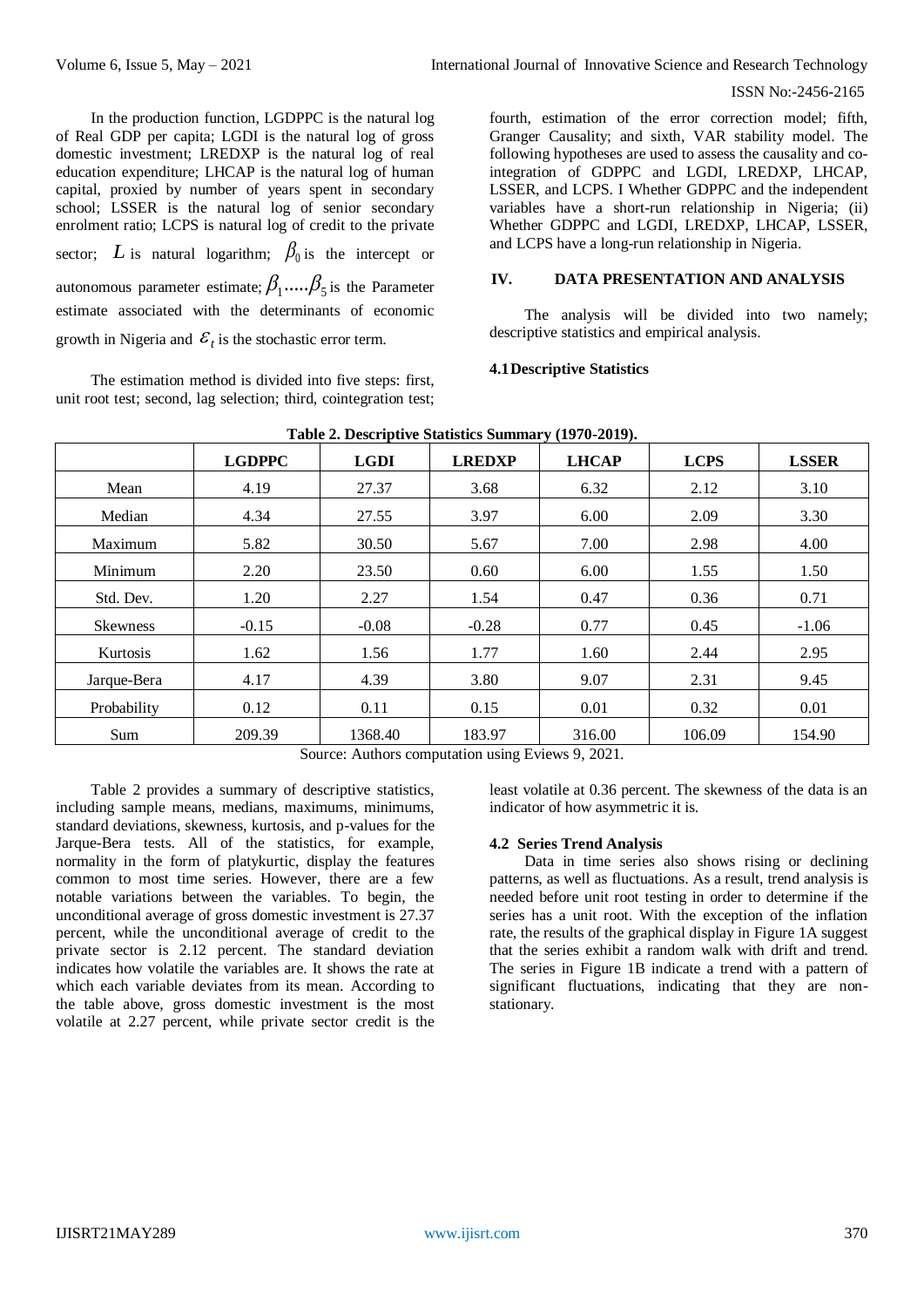

A: The Series In Their Raw (Undifferentiated) For Results Of The Series Trend Test After First Difference Source: Researcher's Computation Using Eviews Squrce: Researcher's Computation Using Eviews 9

#### **4.3Stationarity Test**

#### **4.3.1 Unit Root Tests**

The unit root tests will be conducted using Ender's (2014) method. A pattern and intercept will be included in the ADF second level test, but none will be included in the ADF third level test. Finally, the data will be compared for the first time. The series was calculated using the methods of Dickey & Fuller (1979) and Davidson & Mackinnon (1993). Table 3 summarizes the results of the ADF tests at level, constant & trend, none, and first difference.

When evaluated at the level with a constant and constant & trend, all of the variables are non-stationary, as indicated by the asterisk. As a result, we conclude that the series for all variables are non-stationary, since data is

stationary when ADF test statistics are less than critical values at the critical points 5%(*ADF test statistics test critical value at* 5%). . The series for all the variables, however, are stationary at first difference, as shown by the asterisk, since data is stationary when ADF test statistics are less than the test critical values at first difference 5%(*ADF test statistics test critical value at* 5%). All series are non-stationary at the level but stationary at the first difference, according to the ADF test. According to Wakyereza (2017), the choice of the lag period (p) affects ADF tests and causes power loss when estimating a broad sample. The ADF tests will be validated using the Phillips– Perron (PP) test.

| <b>Variables</b> | <b>ADF Test Statistic</b> |          |             |                   | <b>PP Test Statistic</b> |                 |             |                      |  |
|------------------|---------------------------|----------|-------------|-------------------|--------------------------|-----------------|-------------|----------------------|--|
|                  | Constant                  | Constant | <b>None</b> | <b>First</b>      | <b>Constant</b>          | <b>Constant</b> | <b>None</b> | First                |  |
|                  |                           | & Trend  |             | <b>Difference</b> |                          | & Trend         |             | <b>Difference</b>    |  |
| <b>LGDPPC</b>    | $-0.34$                   | $-0.85$  | 0.89        | $-6.27*$          | $-0.67$                  | $-1.04$         | 0.72        | $-6.35*$             |  |
| <b>LREDXP</b>    | $-0.99$                   | $-3.33$  | l.24        | $-8.23*$          | $-1.82$                  | $-1.40$         | 2.88        | $-10.45*$            |  |
| <b>LGDI</b>      | $-1.17$                   | $-1.54$  | 2.84        | $-4.65^*$         | $-1.25$                  | $-1.34$         | 4.39        | $-4.62$ <sup>*</sup> |  |
| <b>LCPS</b>      | $-2.25$                   | $-3.02$  | 0.28        | $-7.33*$          | $-2.07$                  | $-3.11$         | 1.06        | $-8.66*$             |  |
| <b>LHCAP</b>     | $-1.45$                   | $-1.59$  | $-1.06$     | $-6.93*$          | $-1.45$                  | $-1.62$         | $-1.06$     | $-6.93*$             |  |
| <b>LSSER</b>     | $-1.16$                   | $-1.50$  | $-0.13$     | $-6.00*$          | $-1.27$                  | $-1.50$         | $-0.18$     | $-5.96^*$            |  |
|                  |                           |          |             |                   |                          |                 |             |                      |  |

**Table 3: Unit Root Tests Result**

Notes (ADF): Test critical values at 5% (level: constant  $= -2.92$ , constant and trend  $= -3.50$ , none  $= -1.94$ , while at First difference  $= -2.92$ ); P-value = Probability value, \* denotes stationarity.

Notes (PP): Test critical values at 5% (level: constant  $= -2.92$ , constant and trend  $= -3.50$ , none  $= -1.94$ , while at First difference  $=$ -2.92); P-value= Probability value, \* denotes stationarity.

#### **4.3.2 Unit Root Test (PP) by Phillips–Perron**

In comparison to the ADF test, the Philips-Peron (PP) test has an advantage. The benefits include the fact that PP tests do not require lag selection and are based on serially correlated regression error terms, while ADF tests do. In the

errors term  $(u_t)$ , the PP test corrects any heteroscedasticity and serial correlation. The null for PP, like the ADF test, is based on the assumption that the series are non-stationary (Wakyereza, 2017). The PP test's results are described in Table 3 above. According to the findings, the series are non-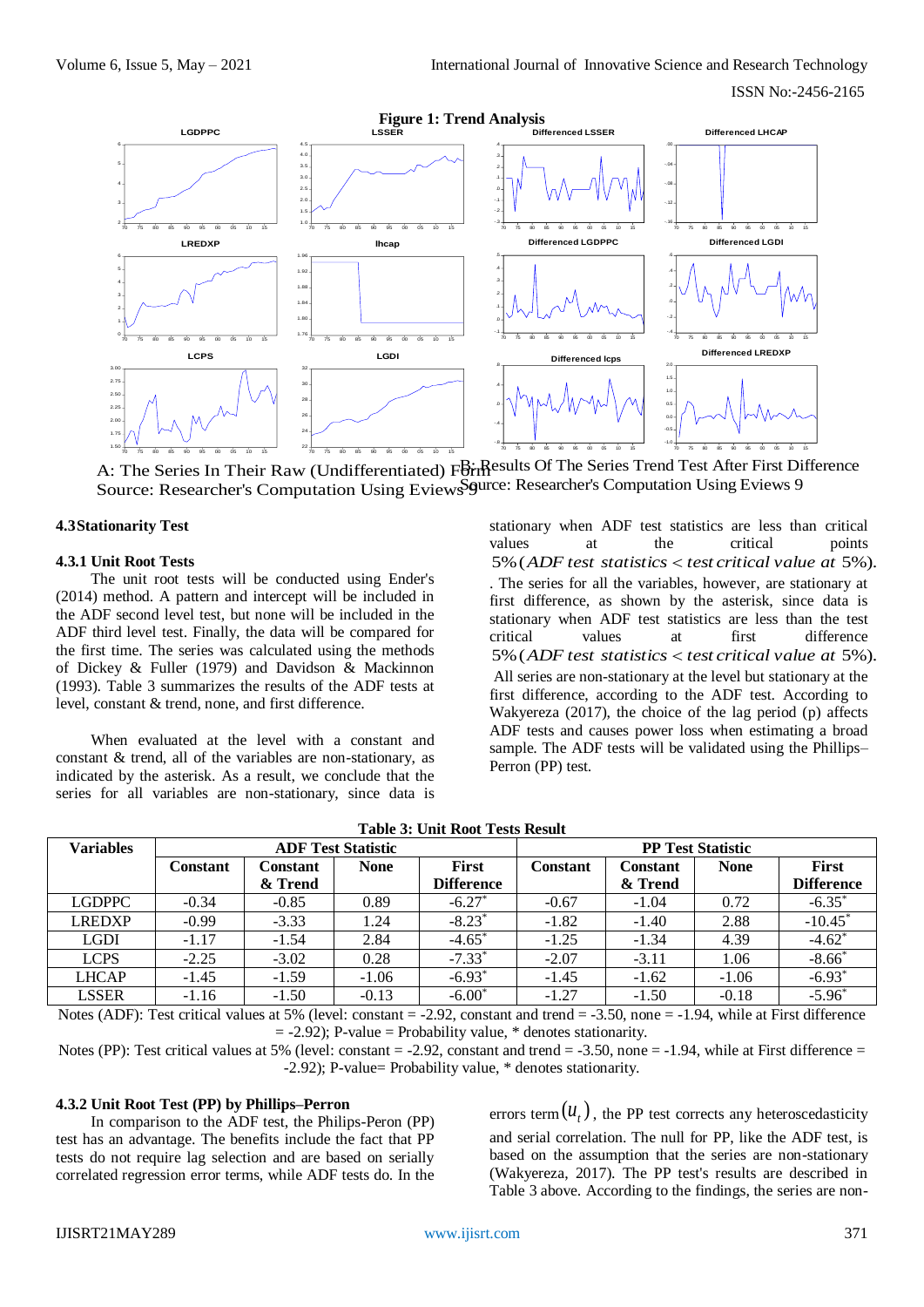stationary at the level but stationary at the first difference. The variables are shown in their differenced form in Figure 1B. The use of the VAR model for estimation is justified as a result of this result.

#### **4.4 Lags Determination**

Table 4 shows the results of lag-order selection. The SC, FPE, HQIC, LR, and AIC criteria all indicate a one-step lag order. The AIC value is the smallest. As a result, the analysis will continue with further lag checks (1).

| Lag | LogL        | LR        | <b>FPE</b>  | <b>AIC</b>   | <b>SC</b>    | HQ           |
|-----|-------------|-----------|-------------|--------------|--------------|--------------|
|     | $-60.49518$ | NA        | 7.26e-07    | 2.891095     | 3.129613     | 2.980445     |
|     | 214.4262    | 466.1711* | $2.27e-11*$ | $-7.496792*$ | $-5.827163*$ | $-6.871339*$ |
|     | 244.5615    | 43.23762  | $3.17e-11$  | $-7.241806$  | $-4.141066$  | $-6.080250$  |
|     | 276.9656    | 38.03952  | $4.62e-11$  | $-7.085460$  | $-2.553609$  | $-5.387801$  |
|     | 313.9957    | 33.81011  | $7.09e-11$  | $-7.130247$  | $-1.167286$  | -4.896486    |
|     |             |           |             |              |              |              |

# **Table 4: VAR Lag Order Selection Criteria**

Source: Researcher's calculations from Eviews 9, 2021. \* indicates lag order selected by the criterion

# **4.5 Cointegration Test**

All variables been integrated to order one  $I(1)$ , the next step is to perform cointegration test. Due to the fact that there are multivariate time series, the multivariate

cointegration technique proposed by Johansen (1995) is applied to determine whether there are stable long-run relationship.

| <b>Table 5: Cointegration Results</b> |                  |                       |           |                     |                  |                       |           |  |  |
|---------------------------------------|------------------|-----------------------|-----------|---------------------|------------------|-----------------------|-----------|--|--|
| Hypothesized                          | <b>Trace</b>     | 0.05                  |           | <b>Hypothesized</b> | <b>Max-Eigen</b> | 0.05                  | $Prob.**$ |  |  |
| No. of $CE(s)$                        | <b>Statistic</b> | <b>Critical Value</b> | $Prob.**$ | No. of $CE(s)$      | <b>Statistic</b> | <b>Critical Value</b> |           |  |  |
|                                       |                  |                       |           |                     |                  |                       |           |  |  |
| None $*$                              | 136.7350         | 95.75366              | 0.0000    | None                | 36.22711         | 40.07757              | 0.1275    |  |  |
| At most $1 *$                         | 100.5079         | 69.81889              | 0.0000    | At most 1           | 28.67187         | 33.87687              | 0.1842    |  |  |
| At most $2 *$                         | 71.83603         | 47.85613              | 0.0001    | At most 2           | 26.64523         | 27.58434              | 0.0656    |  |  |
| At most $3 *$                         | 45.19079         | 29.79707              | 0.0004    | At most $3 *$       | 21.30505         | 21.13162              | 0.0473    |  |  |
| At most $4 *$                         | 23.88574         | 15.49471              | 0.0022    | At most $4 *$       | 15.52748         | 14.26460              | 0.0314    |  |  |
| At most $5*$                          | 8.358269         | 3.841466              | 0.0038    | At most $5*$        | 8.358269         | 3.841466              | 0.0038    |  |  |

Source: Researcher's calculations from Eviews 9, 2021.

\* Denotes rejection of the null hypothesis at the 0.05 level.

Table 5 shows that all of the variables have a long-run economic relationship, as both the trace and Max-Eigen statistics suggested a 5  $\&$  3 cointegrating equation among the variables for the Trace and Eigen statistics, respectively. The VECM model can now be calculated to detect the short-term and long-term dynamics of the variables used, based on the results in table 5.

# **4.6 Estimation with the Vector Error Correction Model (VECM)**

|  |  |  | <b>Table 6: Result of Error Correction</b> |
|--|--|--|--------------------------------------------|
|--|--|--|--------------------------------------------|

| TWORLD OF THOUGHT OF THE OF CONFIDENTIAL |                    |                   |             |        |  |  |  |  |  |
|------------------------------------------|--------------------|-------------------|-------------|--------|--|--|--|--|--|
|                                          | <b>Coefficient</b> | <b>Std. Error</b> | t-Statistic | Prob.  |  |  |  |  |  |
| <b>ECT</b>                               | $-0.092573$        | 0.048308          | $-1.916315$ | 0.0625 |  |  |  |  |  |
| $D(LGDPPC(-1))$                          | 0.170761           | 0.195317          | 0.874278    | 0.3872 |  |  |  |  |  |
| $D(LGDI(-1))$                            | 0.126785           | 0.076888          | 1.648953    | 0.1070 |  |  |  |  |  |
| $D(LEDXP(-1))$                           | 0.080576           | 0.042654          | 1.889054    | 0.0661 |  |  |  |  |  |
| $D(HCAP(-1))$                            | 0.015229           | 0.074745          | 0.203742    | 0.8396 |  |  |  |  |  |
| $D(LCPS(-1))$                            | 0.110635           | 0.064433          | 1.717042    | 0.0937 |  |  |  |  |  |
| $D(LSSER(-1))$                           | 0.120685           | 0.095472          | 1.264090    | 0.2135 |  |  |  |  |  |
|                                          | 0.027683           | 0.019300          | 1.434372    | 0.1592 |  |  |  |  |  |

Source: Researcher's calculations from Eviews 9, 2021.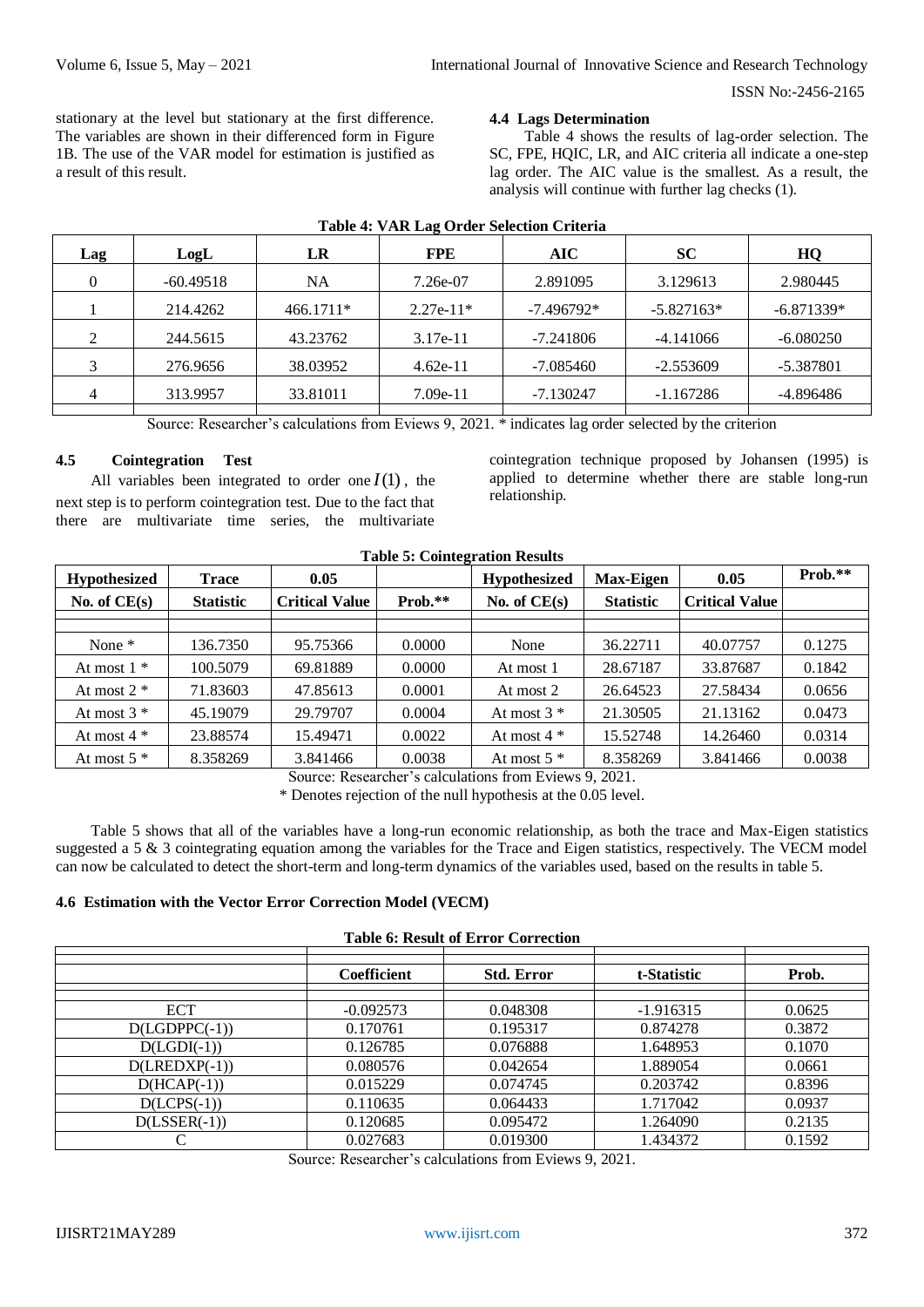The error correction in Table 6 is -0.092573. The negative term shows how the disequilibrium between the short and long run eventually vanishes (Ihugba, 2020). As a result, the short-run output values will gradually converge to the long-run direction, with an annual adjustment of 9%.

**4.7**

#### **Simultaneous Equation Short-Run Simulation and Analysis**

The results of the short-run test are presented below:

| <b>Table 7: Wald Tests and Short-run Test</b> |                 |                                      |                        |  |  |  |  |  |
|-----------------------------------------------|-----------------|--------------------------------------|------------------------|--|--|--|--|--|
| <b>Dependent Variable: DLGDPPC</b>            |                 |                                      |                        |  |  |  |  |  |
| <b>Variables</b>                              | Chi-square test | Prob.                                | Relationship           |  |  |  |  |  |
| $D(LGDI(-1))$                                 | 2.72            | 0.09                                 | Short-run causality    |  |  |  |  |  |
| $D(LEDXP(-1))$                                | 3.57            | 0.05                                 | Short-run causality    |  |  |  |  |  |
| $D(HCAP(-1))$                                 | 0.04            | 0.84                                 | No short-run causality |  |  |  |  |  |
| $D(LCPS(-1))$                                 | 2.95            | 0.08                                 | Short-run causality    |  |  |  |  |  |
| $D(LSSER(-1))$                                | 1.60            | 0.21                                 | No short-run causality |  |  |  |  |  |
| ALL                                           | 10.70           | 0.06                                 | Short-run causality    |  |  |  |  |  |
|                                               |                 | $\alpha$ n 1, 1, $\alpha$ n $\alpha$ |                        |  |  |  |  |  |

Source: Researcher's calculations from Eviews 9, 2021.

According to the Chi-square joint statistics probability values, there is a short run relationship between the explanatory variables and the independent variable, as shown in table 7. Since the null hypotheses (H0):  $\beta$ 5=0 would be rejected if the p-value of the chi-square test for gross domestic investment (LGDI), real education expenditure (LREDXP), and credit to the private sector (LCAP) is less than 0.05, LGDI, LREDXP, and LCPS variables trigger LGDPPC in the short run, while human capital proxied by number of years spent in secondary school (LHCAP) and secondary school enrolment ratio (LSSER) does not cause LGDPPC in the short-run The following move is to perform exante forecasting.

According to the findings in table 7, there exist a short run relationship between the explanatory variables and the independent variable, as indicated by the Chi-square joint statistics probability values. The p-value of chi-square test

for gross domestic investment (LGDI); real education expenditure (LREDXP); and credit to private sector (LCAP) is less than 0.05, the null hypotheses  $(H0)$ : β5=0 will be rejected, therefore LGDI, LREDXP & LCPS variables cause LGDPPC in the short run while human capital proxied by number of years spent in secondary school (LHCAP) and secondary school enrolment ratio (LSSER) does not cause LGDPPC in the short-run. Exante forecasting using impulse response and variance decomposition tests is the next step.

# **4.8 Impulse Response Function**

The effect of independent variable shocks on economic growth will be measured using the impulse response function. Table 8 shows the complex effects of a onestandard-deviation shock from the independent variables on LGDPPC in Nigeria over a 5-year span.

| <b>Response of LGDPPC:</b> |               |       |               |             |             |              |
|----------------------------|---------------|-------|---------------|-------------|-------------|--------------|
| <b>Period</b>              | <b>LGDPPC</b> | LGDI  | <b>LREDXP</b> | <b>HCAP</b> | <b>LCPS</b> | <b>LSSER</b> |
| <b>SHORT-RUN</b>           | 0.073         | 0.008 | $-0.006$      | 0.000       | 0.008       | 0.009        |
| <b>MEDIUM-TERM</b>         | 0.083         | 0.014 | $-0.013$      | 0.000       | 0.024       | 0.010        |

| <b>Table: 8: Impulse Response Analysis</b> |  |  |  |  |  |  |  |
|--------------------------------------------|--|--|--|--|--|--|--|
|--------------------------------------------|--|--|--|--|--|--|--|

Source: Researcher's calculations from Eviews 9, 2021.

Nigeria's economic growth forecast shows an optimistic trend with volatility due to shocks and innovations. Table 8 shows that economic growth own shock (LGDPPC), gross domestic investment (LGDI), and credit to the private sector (LCAP) will all contribute to increased economic growth, whereas real education

expenditure (LREDXP) will contribute to decreased economic growth. A steady positive growth can be accounted for by human resources, as measured by the number of years spent in secondary school (LHCAP) and the secondary school enrolment ratio (LSSER). Figure 2 explains the outcome in more detail.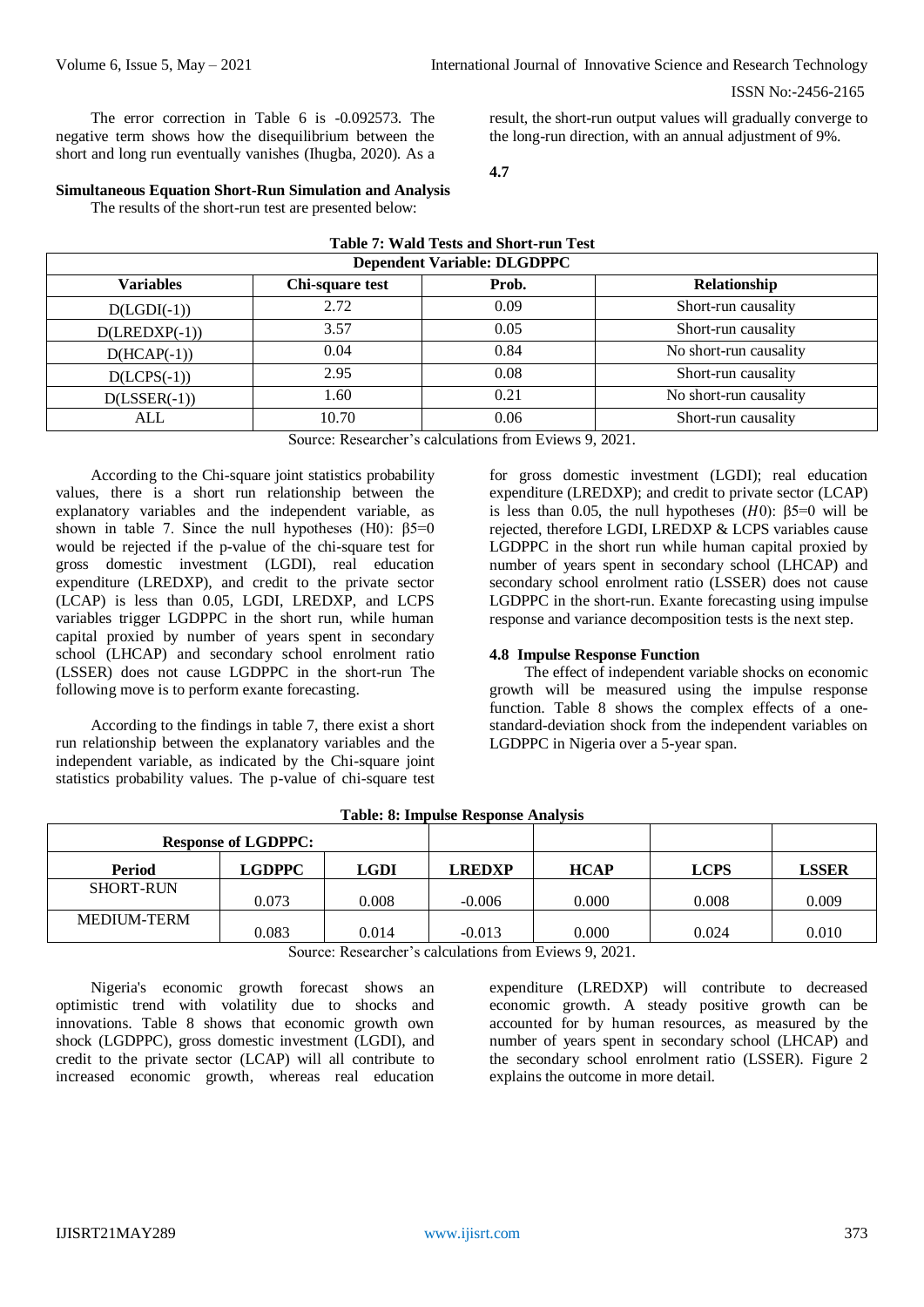

Figure 2: Impulse Response of LGDPPC to Dependent Variables

In the short term, a one standard deviation positive own shock will trigger a shift from 0.073 to 0.083, and in the long run, it will continue to rise to 0.083. Second, forecasts indicate that gross domestic investment (LGDI) has a positive effect on economic growth in the short run and strengthens in the long run. In the short run, a one positive standard deviation shock from gross domestic investment (LGDI) causes economic growth to increase by 0.008, according to the simulation. In the long run, the shocks will increase by 0.014, implying that growing domestic investment has a positive short- and long-term impact on economic growth. Third, projections show that real education expenditure (LREDXP) will be a source of concern for the country and will decline. LREDXP decreases by -0.006 in the short run and by -0.013 in the long run after a one standard deviation negative own shock. This suggests that rising real education spending would have a negative short- and long-run effect on Nigeria's economic growth. This is due to the high degree of corruption and the poor execution of the education budget.

Fourth, human resource developments, as measured by the number of years spent in secondary school (LHCAP), enable economic growth to remain positive over a five-year period. According to simulations, a one positive standard deviation shock to LHCAP would keep economic growth at 0.000 in the short run and at a steady positive pace of 0.000 in the long run. This means that the number of years spent in secondary school is essential for the country's economic growth over the five periods, but it does not lead to faster growth. This result can be due to the proportion of secondary school graduates who work after graduation. Fifth, forecasts show that credit to the private sector (LCAP)

will be a source of concern for the nation, resulting in increased economic growth. LCAP increases by 0.008 in the short run and 0.024 in the long run after a one standard deviation positive shock. This means that growing credit to the private sector would have a long-term effect on Nigeria's economic growth. We can see that increasing the amount of credit available to the private sector has a positive impact on the economy of Nigeria. Sixth, both in the short and long run, the innovations to secondary school enrolment ratio (LSSER) accounts for optimistic variations in economic growth. According to the findings, a 0.009 economic growth in Nigeria is accounted for by one positive standard deviation shock to LSSER. As a result of a similar positive one standard deviation innovation, LSSER causes the Nigerian economy to grow by 1.010 in the long run.

# **4.9 Variance Decomposition**

Variance decomposition is used to forecast the error variance effects for each endogenous variable in the system (Ebomuche & Ihugba, 2020). A simple linear equation, according to Wickremasinghe (2011), shows that every change in as a dependent variable *y* corresponds to a change in  $\bar{x}$  variable at a time  $(t)$ . The forecast in this study will be divided into three categories: short-term (two years), medium-term (five years), and long-term (ten years) based on the Monte Carlo method and Cholesky's ordering (ten years). Economic growth, gross domestic investment, real education expenditure, human resources, proxied by number of years spent in secondary school, and senior secondary enrolment ratio are the effects of variance decomposition forecast for endogenous variables.

| Table 9: Variance Decomposition |        |       |               |             |       |             |  |  |  |
|---------------------------------|--------|-------|---------------|-------------|-------|-------------|--|--|--|
| <b>PERIOD</b>                   | LGDPPC | LGDI  | <b>LREDXP</b> | <b>HCAP</b> | LCPS  | <b>SSER</b> |  |  |  |
| <b>SHORT-RUN</b>                | 95.919 | .210  | 0.600         | 0.004       | 009   | 1.258       |  |  |  |
| <b>MEDIUM-TERM</b>              | 89.529 | 2.109 | .905          | 0.007       | 4.844 | 607         |  |  |  |
| LONG-RUN                        | 85.118 | 2.764 | 2.482         | 0.007       | 8.179 | .450        |  |  |  |

**Table 9: Variance Decomposition**

Source: Researcher's calculations from Eviews 9, 2021.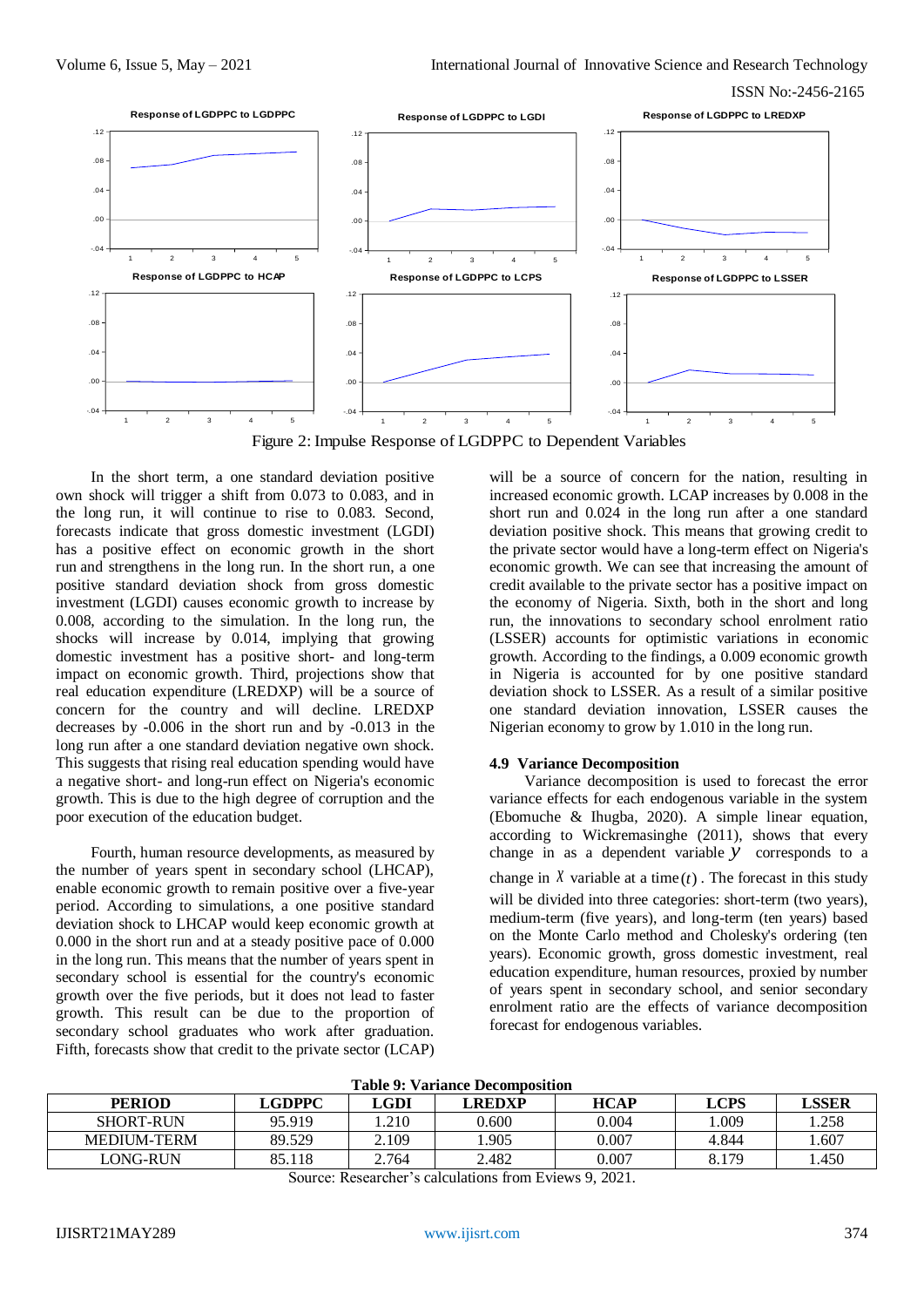In the short run, impulses, innovations, or shocks to economic growth account for 95.9percent of changes in economic growth. In the long run, however, the economic growths own shock swings continue to decline to 85.1 percent. In the short run, shocks to gross domestic investment account for 1.2 percent of economic growth fluctuations. In the long run, the fluctuations in economic growth due to gross domestic investment rise to 2.8 percent. Shocks to real education spending account for 0.6 percent, human resources, as measured by the number of years spent in secondary school, accounts for 0.04 percent, private sector credit accounts for 1.0 percent, and the senior secondary enrolment ratio accounts for 1.3 percent in the short run. Shocks to real education spending account for 2.5 percent, human resources, as measured by the number of years spent in secondary school, accounts for 0.007 percent, private sector credit accounts for 8.2 percent, and senior secondary enrolment ratio accounts for 1.5 percent in the long run. The most significant fluctuations in Nigeria's

economic growth would be due to shocks to economic growth, followed by credit to the private sector.

#### **4.10 Checking VAR Models**

The model was estimated using VECM with one lag and VAR, with the endogenous variables transformed to first difference through the error correction term. Table 6 shows the error correction term, which indicates the longrun equilibrium, while Table 7 shows the short-run relationship. The VECM model will be validated for serial correlation and stability before the results are discussed.

# **4.10.1 Autocorrelation Residual LM Test**

The LM test will be used to test for serial correlation in the autoregressive model-one  $[AR(1)]$ . Under the hypothesis that there is no serial correlation from lag one, the LM test statistic computes lag order using an auxiliary regression of the residuals of the predicted regression. The LM's findings are shown in the table below.

|  | Table 10: Breusch-Godfrey Serial Correlation LM Test |  |  |  |  |
|--|------------------------------------------------------|--|--|--|--|
|  |                                                      |  |  |  |  |

| F-statistic      | 0.003004 | Prob. $F(1,39)$     |  | 0.9566 |
|------------------|----------|---------------------|--|--------|
| $Obs*R$ -squared | 0.003697 | Prob. Chi-Square(1) |  | 0.9515 |
|                  |          |                     |  |        |
|                  |          |                     |  |        |
|                  |          |                     |  |        |

Source: Researcher's calculations from Eviews 9, 2021.

Since their p-values are greater than the significance values of 0.05, the null hypothesis of no serial autocorrelation would be accepted for the Godfrey LM test for 1 lag, and 1 lag rejects the null hypothesis of serial autocorrelation. As a result, since the lag accepts the null hypothesis, we may infer that there is no serial autocorrelation.

# **4.10.2 Stability Test**

The CUSUM test and the recursive coefficient stability test are used to determine stability. Figures 3 and 4 show the final performance. Both tests demonstrate that the systems equation is correct and that the findings are adequate for economic analysis. Since the CUSUM plot test statistics and the recursive coefficients are verified within 5% critical bounds of parameter stability, the findings suggest that there is no instability. As a result, we reject the null hypothesis and conclude that our parameters are stable and, thus, free of misspecification.

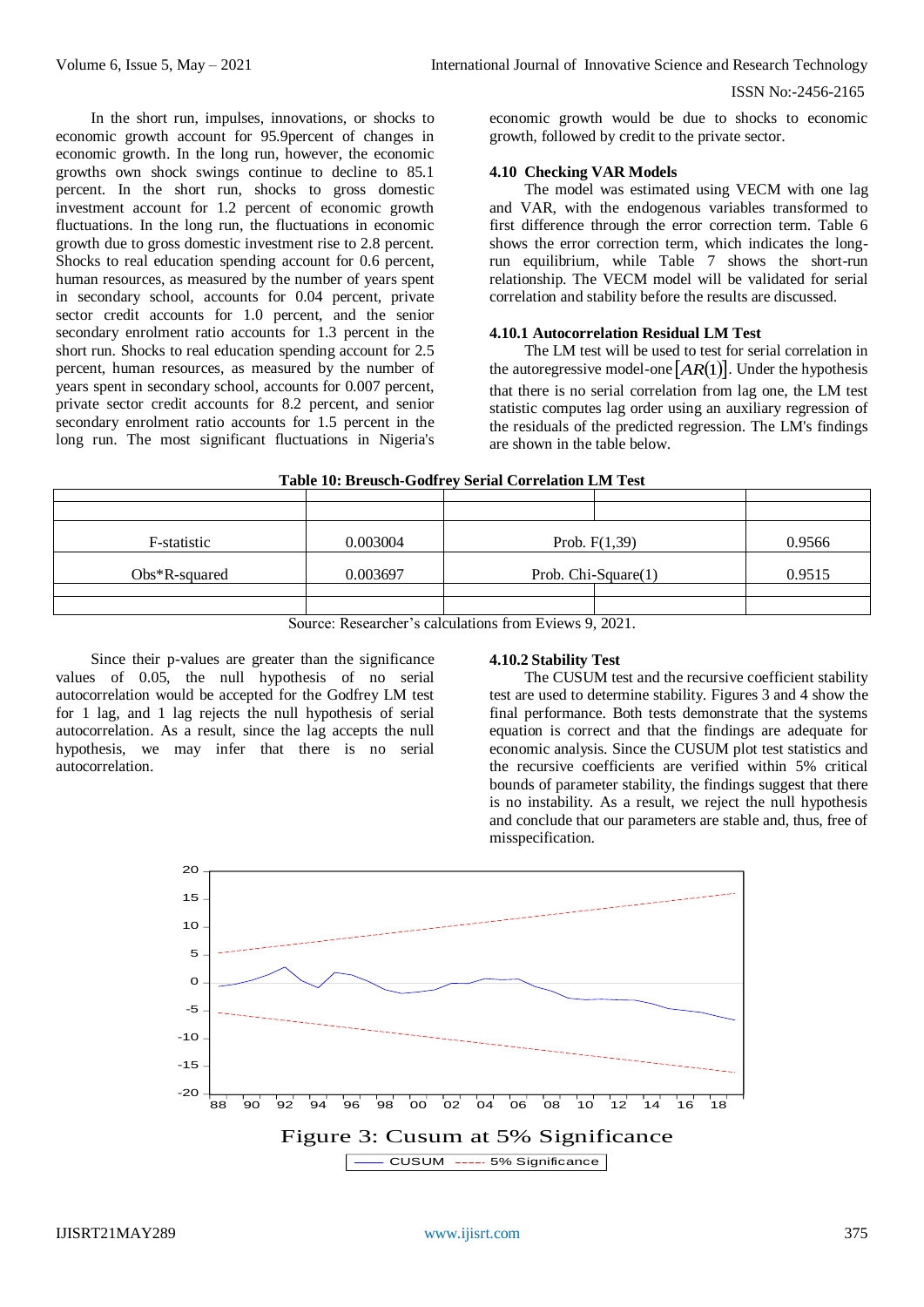ISSN No:-2456-2165



# Figure 4: Recursive coefficients test

#### **4.11 Discussion of Findings**

As a result of the above, the observed positive relationship between economic growth L(GDPPC) and real education expenditure (LREDXP) means that when LREDXP increases by some amount, LGDPPC will increase by the same amount, as will credit to the private sector (LCPS). This is correct since government policies are supposed to have a direct impact on economic growth in theory. Monetary and fiscal policies, in particular, play an important role in a country's economic growth. The expenditure result is in agreement with Ejiogu, et al (2013).

The target variables (Human capital proxied by secondary school enrolment ratio (LSSER) and human capital proxied by number of years spent in secondary school (LHCAP)) are well signed but not important. In Nigeria, a 1% rise in human resources leads to a 2percentage increase in economic growth. The positive relationship is linked to macroeconomic evidence on the level impact that is consistent with microeconomic estimates of private rates of return to education, as well as substantial long-term growth effects of a more trained workforce. This finding supports Hanushek and Kimko's (2000) hypothesis that direct measures of labour-force efficiency are strongly linked to development. The lack of importance of this indicator can be linked to the country's unemployment rate. A substantial number of Master's degree and, to a lesser

extent, PhD certificate holders are unemployed, let alone secondary school leavers. Furthermore, during the study period, the amount of money provided to the private sector as a loan as a percentage of GDP was about 9 percent.

The results on the secondary school enrolment ratio (LSSER) are positive for Nigeria. This is because, despite being negligible, the coefficients are positive, implying that a one-unit rise in LSSER boosts economic growth by 12 percent. This research agrees with Mankiw et al. (1992) and Barro (1991), whose results were both significant and positive. The low correlation can be due to the low ratio of secondary school students to those who are not in school. According to the World Bank (2019), the proportion of secondary school-aged children in school during the study period (1970-2019) was 26.9%, indicating that 73.1 percent of children were not in school. Gross domestic investment was also found to be positively linked to LGDPPC, as it should be theoretically. Furthermore, the positive magnitude is considerable. The country's insignificant condition is concerning, as LGDI is expected to contribute to economic growth. However, the status of Nigeria's infrastructure spending is consistent with the results. The condition of our highways, power supply, rail, and other facilities, as well as the amount of money budgeted for capital expenditure, has never exceeded 50% in the last 40 years. This has had a major impact on the country's production costs.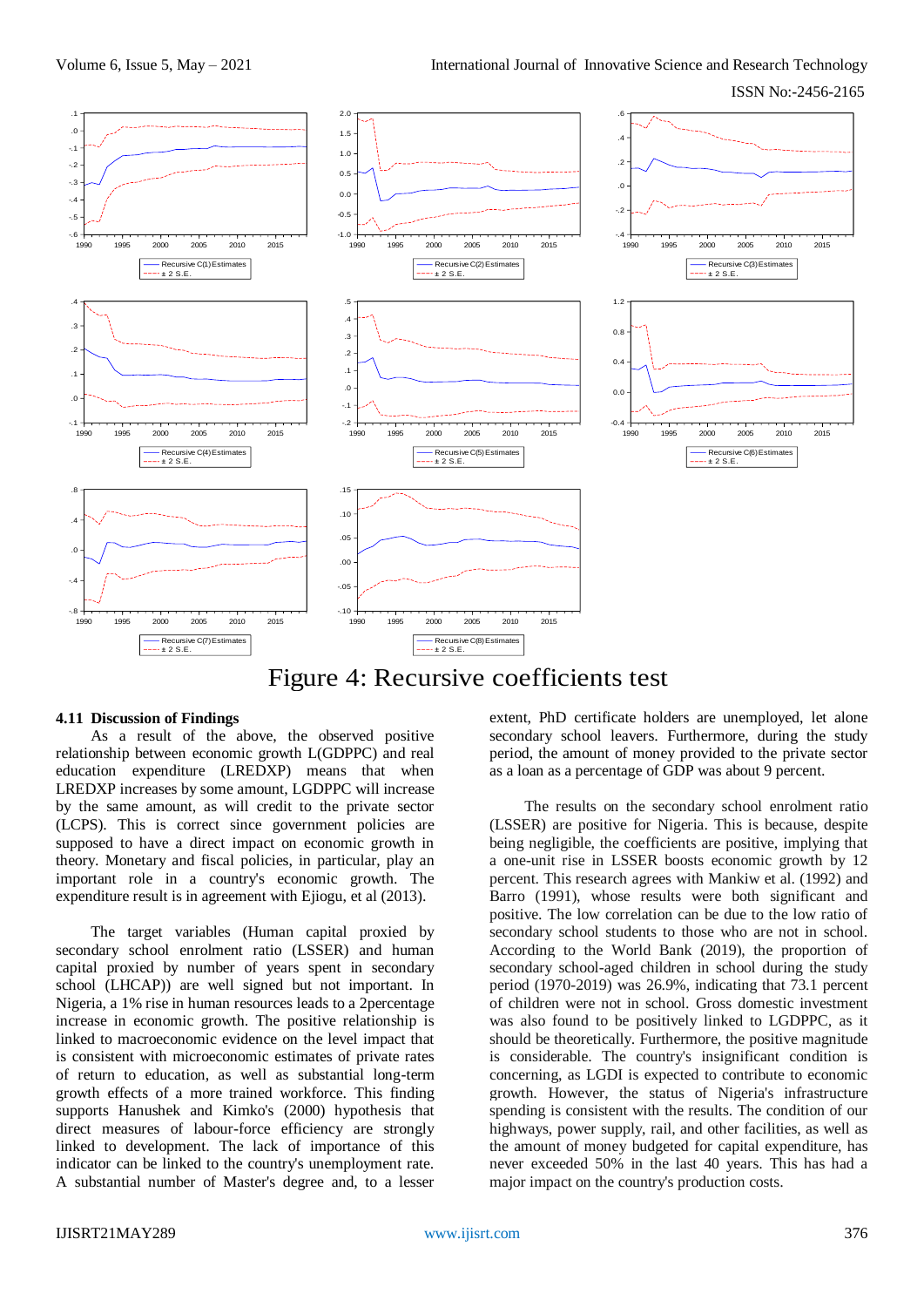Finally, the independent variables' long-run causality to economic growth indicates that there is causality. This is due to the fact that the error correction term coefficient (ECT) of 0.092573 is negative and significant, indicating long-run causality between the dependent variables and Nigerian economic growth. Table  $\overline{7}$  shows that, with the exception of human capital, which is proxied by the number of years spent in secondary school (LHCAP) and the secondary school enrolment ratio, the F-/Wald test statistics suggest a short-run causality from independent variables to economic growth (LSSER).

#### **V. CONCLUSION**

Finally, the study's goal in estimating the economic growth equation was to look at the short- and long-term relationships between education variables and other explanatory variables in the systems equation and Nigeria's economic growth using annual data from the era (1970- 2019). This was accomplished by first determining whether or not cointegrating vectors exist, as well as whether or not the cointegrating series have a long-run relationship. Vectors do cointegrate, according to the results using the trace test statistic and the Max-Eigen test statistic. The long-run relationship between series was interpreted using normalised cointegrating coefficients. According to the findings, a longrun relationship exists among series.

Second, the researchers looked at whether there was a short-run relationship between the series. A cointegration analysis was used in the first part to describe the long and short run relationships between the episodes. According to the results, series are cointegrated in the same order  $(1)$ , implying that the variables studied have a long–run relationship. The long-run relationship explained by the normalised coefficients of the cointegration simulation was validated using the VECM systems model. Even, if there is a short-term relationship between variables.

A VECM simultaneous systems model with six endogenous variables was developed to meet the study's objectives. The long-run relationship is indicated by an error correction term section after simulating the aforementioned VECM system model, while the short-run relationship is indicated by the second part. The VECM systems model was validated for stability and the absence of serial correlation before the findings were interpreted. The results show that the VECM model can be used to analyze policy. The error correction term coefficient results show a long-run relationship between economic growth (dependent variable) and the independent variables of real education expenditure, gross domestic investment, and human capital, as measured by the number of years spent in secondary school, senior secondary enrolment ratio, and credit to the private sector. The  $t - statistic$  value of 1.91 implies that the explanatory variables have a long-run relationship in absolute terms.

#### **RECOMMENDATION**

- 1. Since there is a causal effect of real education expenditure on economic growth, the government should increase the education sector's budget to allow it to increase human capital, which would in turn increase productivity, because education is a productivityenhancing tool rather than just a tool people use to signal their level of capacity to employers.
- 2. Government should increase investment on infrastructure and projects that would facilitate the growth of education.
- 3. The government should also look into other factors that affect secondary school enrolment in Nigeria, such as a lack of interest in schooling, negative attitudes toward education among both parents and children, and expand their enlightenment program on the benefits of education to reach those children who are least likely to receive secondary education due to a lack of interest in scholastic pursuits.
- 4. Finally, it is suggested that credit to the private sector be expanded because it is beneficial to investors. It boosts economic growth when it rises.

#### **REFERENCES**

- [1]. Aghion, P., Boustan, L., Hoxby, C. & Vandenbussche, J. (2009). The causal impact of education on economic growth: Evidence from U.S. Available @ scholar.harvard.edu/files/aghion/files/causal\_impact\_o f\_education.pdf.
- [2]. Ajide, B.K (2014). Determinants of economic growth in Nigeria. *CBN Journal of Applied Statistics* Vol. 5 No.2, December.
- [3]. Barro, R. J. & Sala-i-Martin, X. (1991). Convergence across states and regions. *Brookings Papers on Economic Activity*, 22, 107-182.
- [4]. Benhabib, J. & Spiegel, M. (1994). "The Role of human capital in economic development: Evidence from aggregate cross-country data." *Journal of Monetary Economics*, 34, 143-174
- [5]. Dickey, D. A. & Fuller, W. A. (1979). Distribution of the estimators for autoregressive time series with a unit. *Journal of the American Statistical Association*, 77, Pp. 427-431.
- [6]. Ebomuche, N.C & Ihugba, O.A. (2020). Monetary policy and livestock growth nexus in Nigeria: A vecm approach. *Nigerian Defence Academy Journal of Economics and Finance,* Vol 4(2) 136-149.
- [7]. Ejiogu, U., Ihugba, O. & Nwosu, C. (2013). Causal relationship between Nigeria government budget allocation to the education sector and economic growth. *Discourse Journal of Educational Research*. Vol. 1(8): 54-64.
- [8]. Enders, W. (2014). Applied econometric time series: Wiley series in probability and mathematical statistics. 4 th Edition.